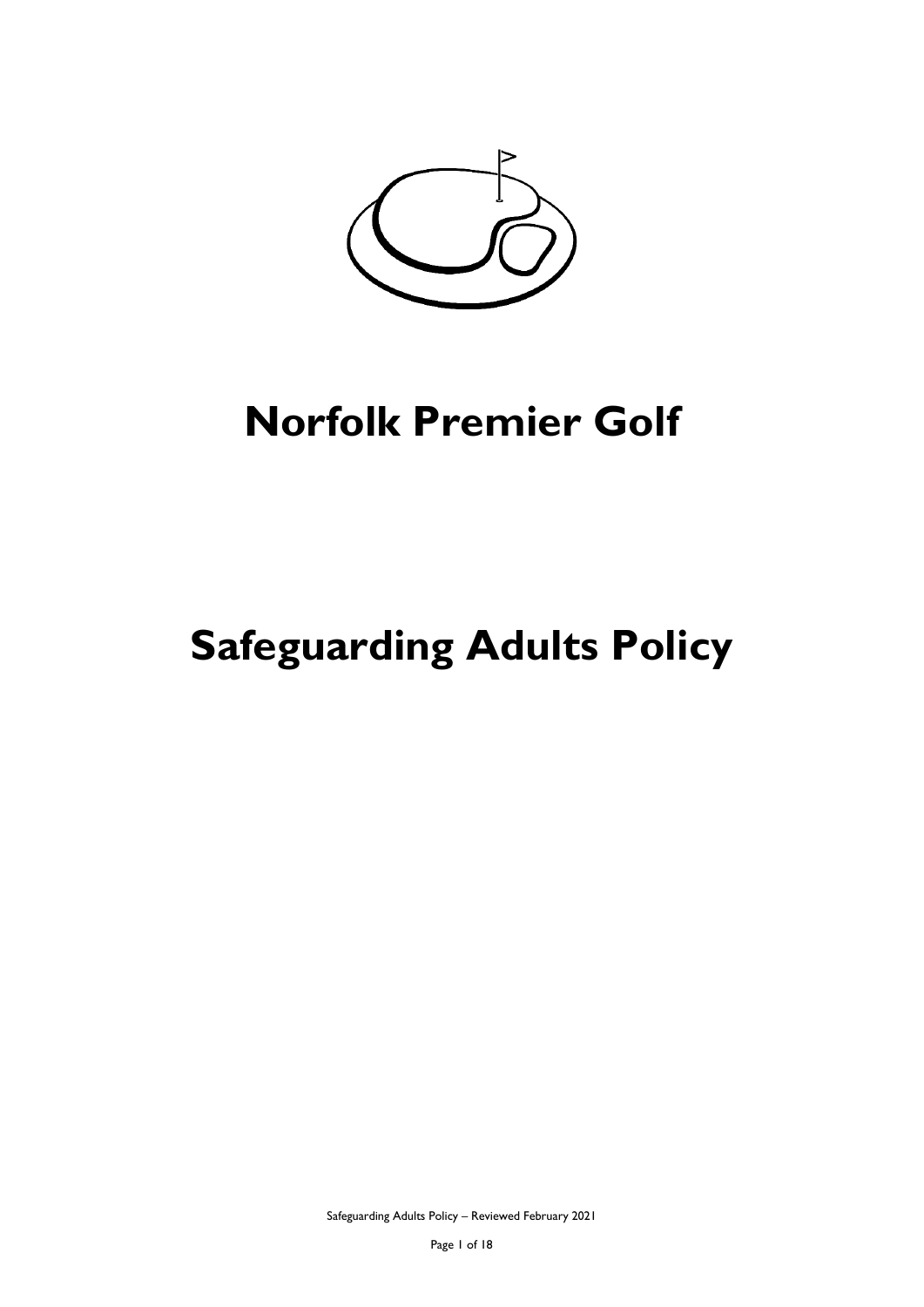# **Contents**

| Safeguarding Policy Statement                             | <u>2</u>       |
|-----------------------------------------------------------|----------------|
|                                                           |                |
| 1. Complaints, concerns and allegations                   | $\overline{4}$ |
| Responding to a Disclosure of Abuse<br>2.                 | <u>5</u>       |
| 3.<br>Signs and Indicators of Abuse and Neglect           | <u>6</u>       |
| Consent<br>4.                                             | <u>7</u>       |
| 5. Useful Contacts                                        | <u>9</u>       |
| <b>Supporting Documents</b>                               |                |
| Safeguarding Adults Flowchart                             | <u> 10</u>     |
| Capacity – Guidance on Making Decisions                   |                |
| Incident Report Form<br><u>13</u>                         |                |
| Guidance on Types of Harm<br><u>15</u>                    |                |
| Guidance on Consent and Information Sharing<br><u> 17</u> |                |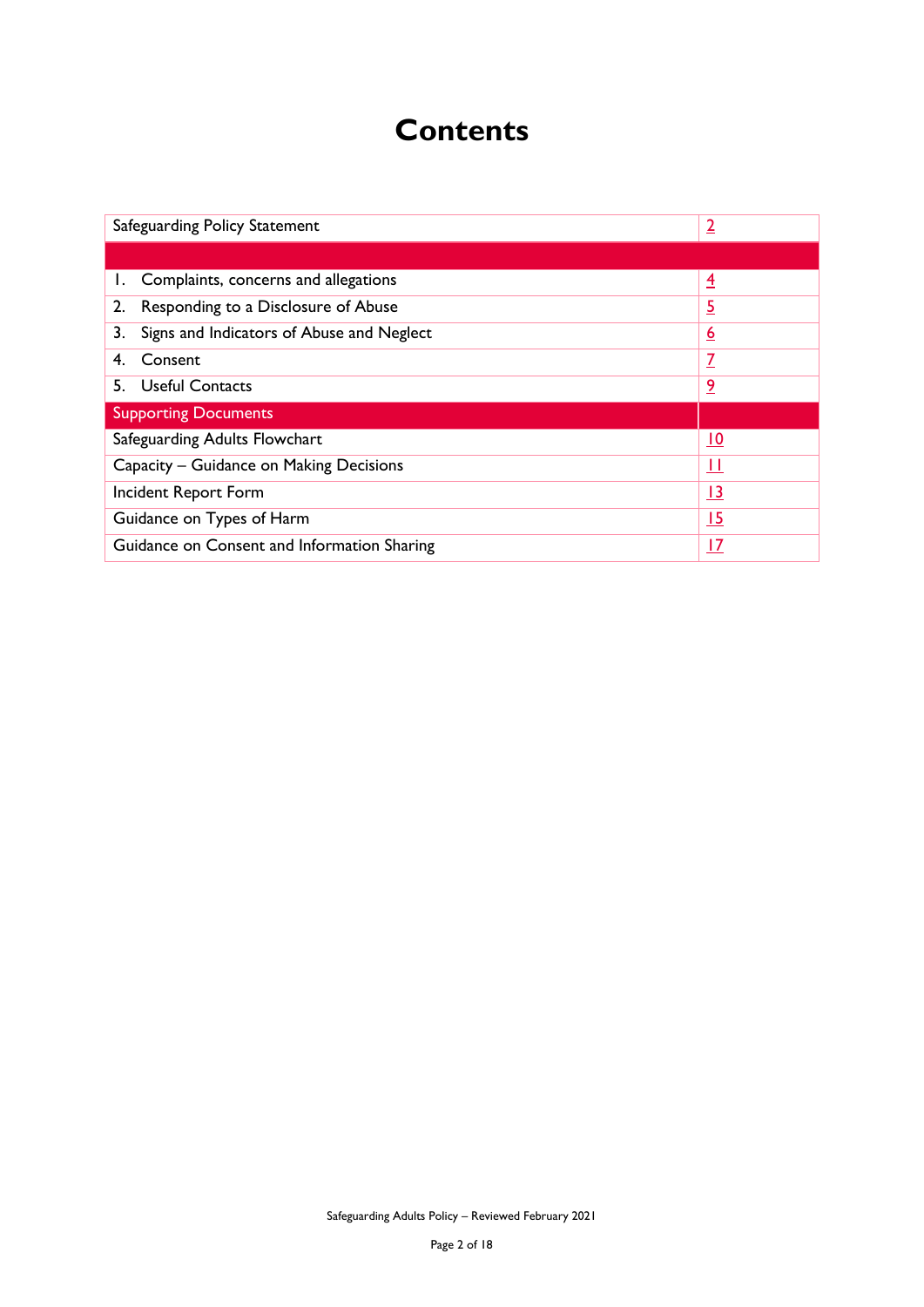# Safeguarding Adults Policy

## <span id="page-2-0"></span>**Introduction**

Norfolk Premier Golf is committed to creating and maintaining a safe and positive environment for all individuals involved in golf.

Safeguarding duties apply to an adult who:

- Has needs for care and support (whether or not the local authority is meeting any of those needs) and;
- Is experiencing, or is at risk of, abuse or neglect; and;
- As a result of those care and support needs is unable to protect themselves from either the risk of, or the experience of, abuse or neglect.

# Principles in relation to adults at risk

The Care and Support Statutory Guidance Section 14.13 sets out the following six key principles which underpin all adult safeguarding work:

- Empowerment: People being supported and encouraged to make their own decisions and informed consent.
- Prevention: It is better to act before harm occurs.
- Proportionality: The least intrusive response appropriate to the risk presented.
- Protection: Support and representation for those in greatest need.
- Partnership: Local solutions through services working with their communities. Communities have a part to play in preventing, detecting, and reporting neglect and abuse.
- Accountability: Accountability and transparency in delivering safeguarding.

**Making safeguarding personal** is the concept that adult safeguarding should be person led and outcome focused. It engages the person in a conversation about how best to respond to their safeguarding situation in a way that enhances involvement, choice, and control. As well as improving quality of life, well-being, and safety.

Wherever possible discuss safeguarding concerns with the adult to get their view of what they would like to happen and keep them involved in the safeguarding process, seeking their consent to share information outside of the organisation where necessary.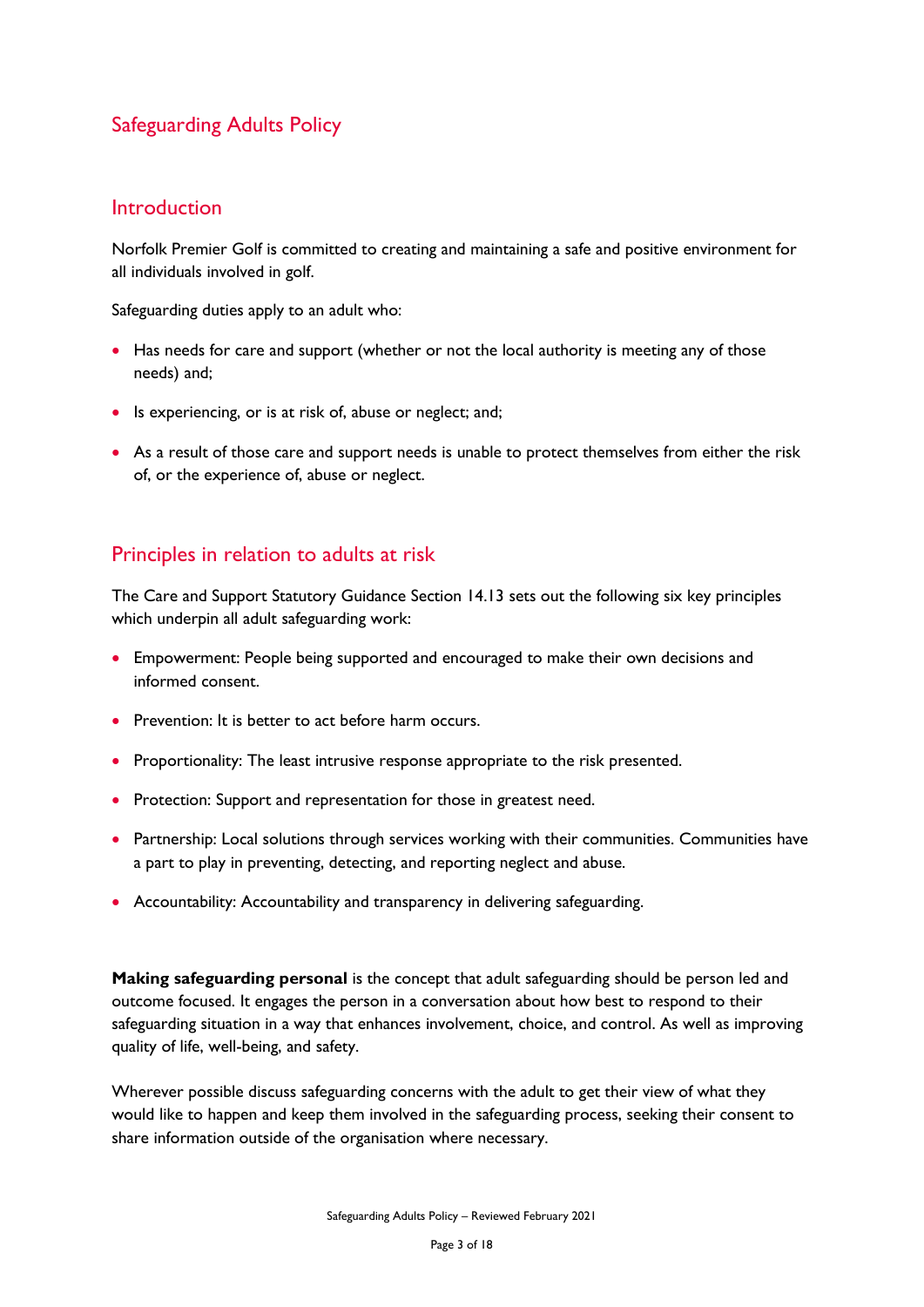The principles of the Mental Capacity Act 2005 (MCA) state that every individual has the right to make their own decisions and provides the framework for this to happen.

In addition, Norfolk Premier Golf recognises the following principles which underpin our work with all groups and individuals who may have additional needs for support and protection:

- It is every adult's right to be protected from abuse irrespective of their age, gender identity, faith or religion, culture, ethnicity, sexual orientation, background, economic position, marital status, disability, or level of ability.
- All staff and volunteers share the responsibility for the protection of adults at risk and will show respect and understanding for their rights, safety, and welfare.
- The additional vulnerability of disabled adults (including those with invisible disabilities, learning and communication differences) is recognised.
- Allegations of abuse or concerns about the welfare of any adult will be treated seriously and will be responded to swiftly and appropriately.
- Norfolk Premier Golf recognises the role and responsibilities of the statutory agencies in safeguarding adults and is committed to complying with the procedures of the Local Safeguarding Adults Boards.
- Confidentiality will be always maintained appropriately and the adult's safety and welfare must be the overriding consideration when making decisions on whether or not to share information about them.
- Norfolk Premier Golf will support all adults to understand their roles and responsibilities with regards to safeguarding and protecting adults at risk, including the responsibility to report all concerns in line with Norfolk Premier Golf's safeguarding adults policy and procedures.
- All participants involved in golfing activities have the right to be listened to with respect and to be heard.

# Guidance and legislation

The practices and procedures within this policy are based on the principles contained within the UK and legislation and Government Guidance and have been developed to complement the Safeguarding Adults Boards policy and procedures, and take the following into consideration:

- The Care Act 2014
- The Protection of Freedoms Act 2012
- Domestic Violence, Crime and Victims (Amendment) Act 2012
- The Equality Act 2010
- The Safeguarding Vulnerable Groups Act 2006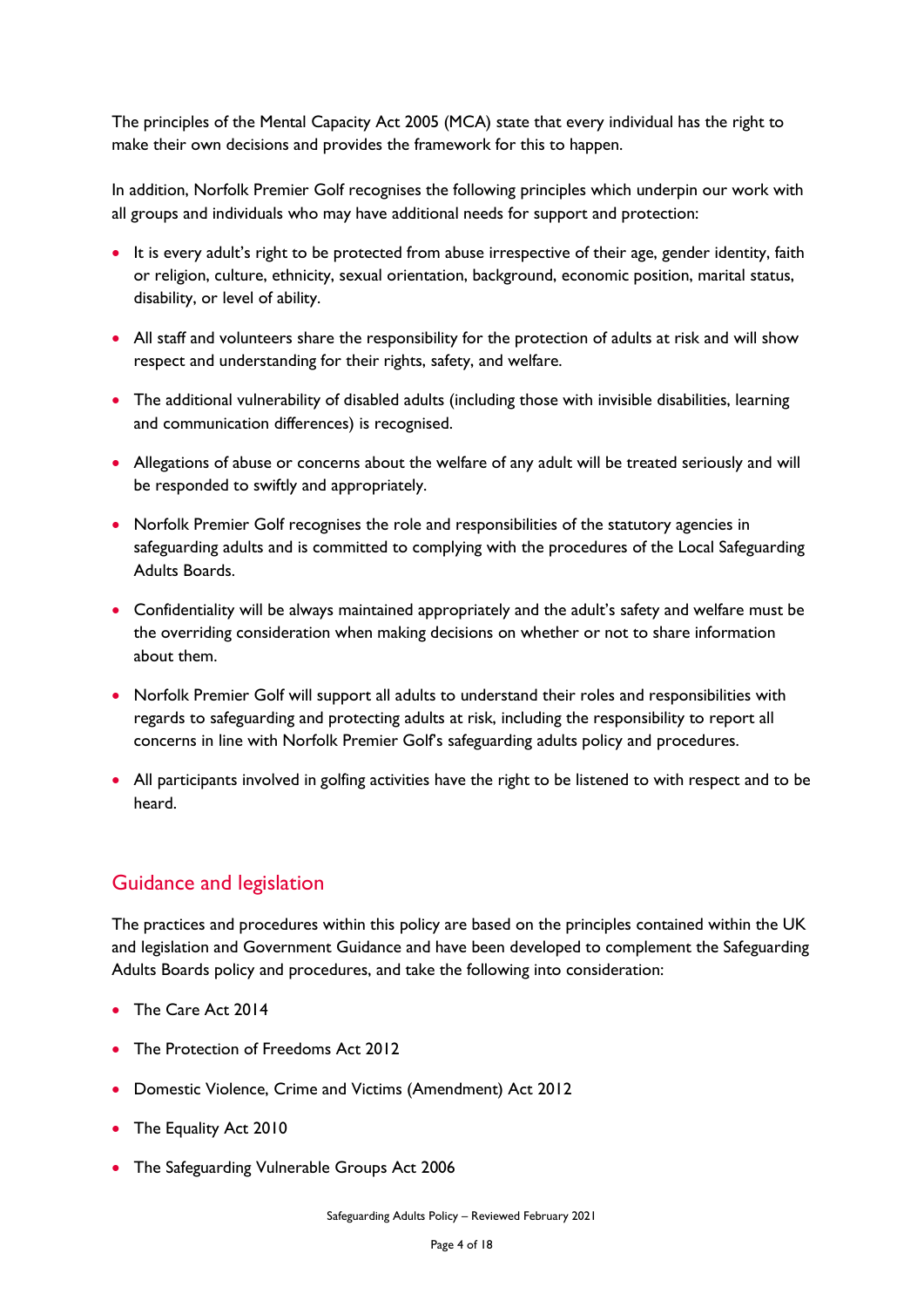- Mental Capacity Act 2005
- Sexual Offences Act 2003
- The Human Rights Act 1998
- The Data Protection Act 2018

## Responsibilities and implementation

Norfolk Premier Golf will seek to promote the principles of safeguarding by:

- Reviewing Norfolk Premier Golf's policy and procedures every three years or whenever there is a major change in legislation.
- Giving guidance on appropriate recruitment procedures to assess the suitability of volunteers and staff working with vulnerable groups.
- Following procedures to report welfare concerns and allegations about the behaviour of adults and ensure that all staff, volunteers, parents and participants, including children, are aware of these procedures.
- Directing club staff, volunteers & coaches to appropriate safeguarding training and learning opportunities, where this is appropriate to their role.

## <span id="page-4-0"></span>1. Complaints, concerns and allegations.

- **1.1** As a player, parent, carer, member of staff or volunteer you may be concerned about the welfare of an adult, become aware that abuse or poor practice is taking place, suspect abuse or poor practice may be occurring or be told about something that may be abuse or poor practice. These concerns should be brought to the attention of the England Golf Lead Safeguarding Officer without delay.
- **1.2** The person reporting the concern is not required to decide whether abuse has occurred, but simply has a duty to pass on their concerns and any relevant information tel: 01526 351824. All concerns will be treated in confidence. Details should only be shared on a 'need to know' basis with those who can help with the management of the concern.
- **1.3** Concerns will be recorded on an Incident Report Form and sent to England Golf Lead Safeguarding Officer and retained confidentially. The Lead Safeguarding Officer will assist with completion of this form if required, 01526 351824.
- **1.4** Norfolk Premier Golf will work with England Golf, counties, and other external agencies to take appropriate action where concerns relate to potential abuse or serious poor practice. Norfolk Premier Golf's disciplinary procedures will be applied and followed where possible.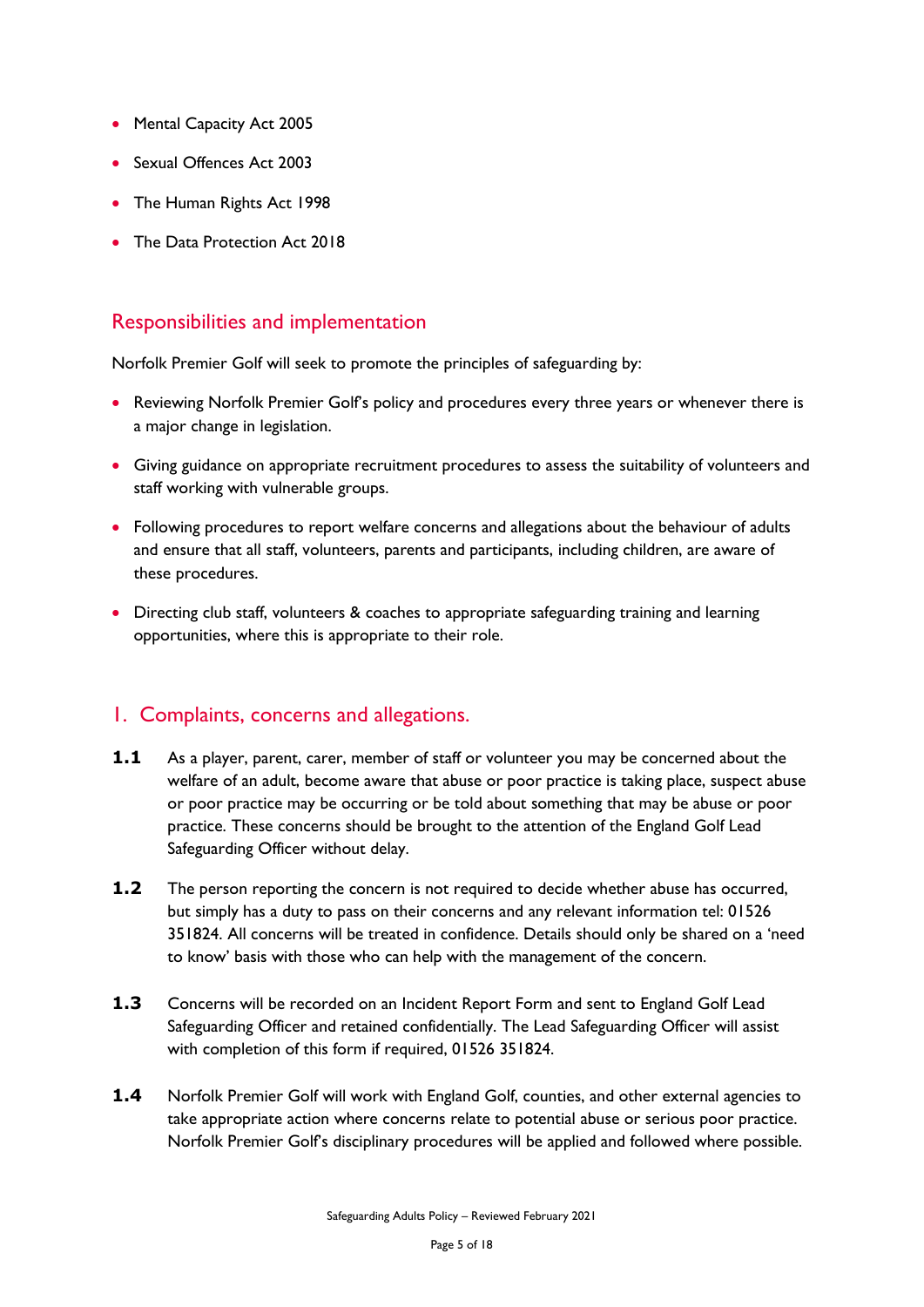- **1.5** Safeguarding adults at risk requires everyone to be committed to the highest possible standards of openness, integrity and accountability. Norfolk Premier Golf supports an environment where staff, volunteers, parents/carers, and the public are encouraged to raise safeguarding concerns. Anyone who reports a legitimate concern to the organisation (even if their concerns subsequently appear to be unfounded) will be supported. All concerns will be taken seriously.
- **1.6** It is important when considering your concern that you also consider the needs and wishes of the person at risk.

# <span id="page-5-0"></span>2. Responding to disclosure of abuse

**2.1** If an adult indicates that they are being abused the person receiving the

information should:

- Stay Calm
- Listen carefully to what is said, allowing the adult to continue at their own pace, and take it seriously.
- Explain that it is likely the information will have to be shared with others- do not promise to keep secrets.
- Keep questions to a minimum, only ask questions if you need to identify/ clarify what the person is telling you. Take care to distinguish between fact, observation, allegation and opinion. It is important that the information you have is accurate.
- Reassure the person that they have done the right thing in revealing the information.
- Ask them what they would like to happen next.
- Explain what you would like to do next and ask if they are happy for you to share the information for you to help them. If it does not increase the risk to the individual, you should explain to them that it is your duty to share your concern with your Lead Safeguarding Officer.
- Record in writing what was said using the adult's own words as soon as possible.

#### **2.2** DO NOT:

- Dismiss the concern.
- Panic or allow shock or distaste to show.
- Probe for more information than is offered.
- Make promises that cannot be kept.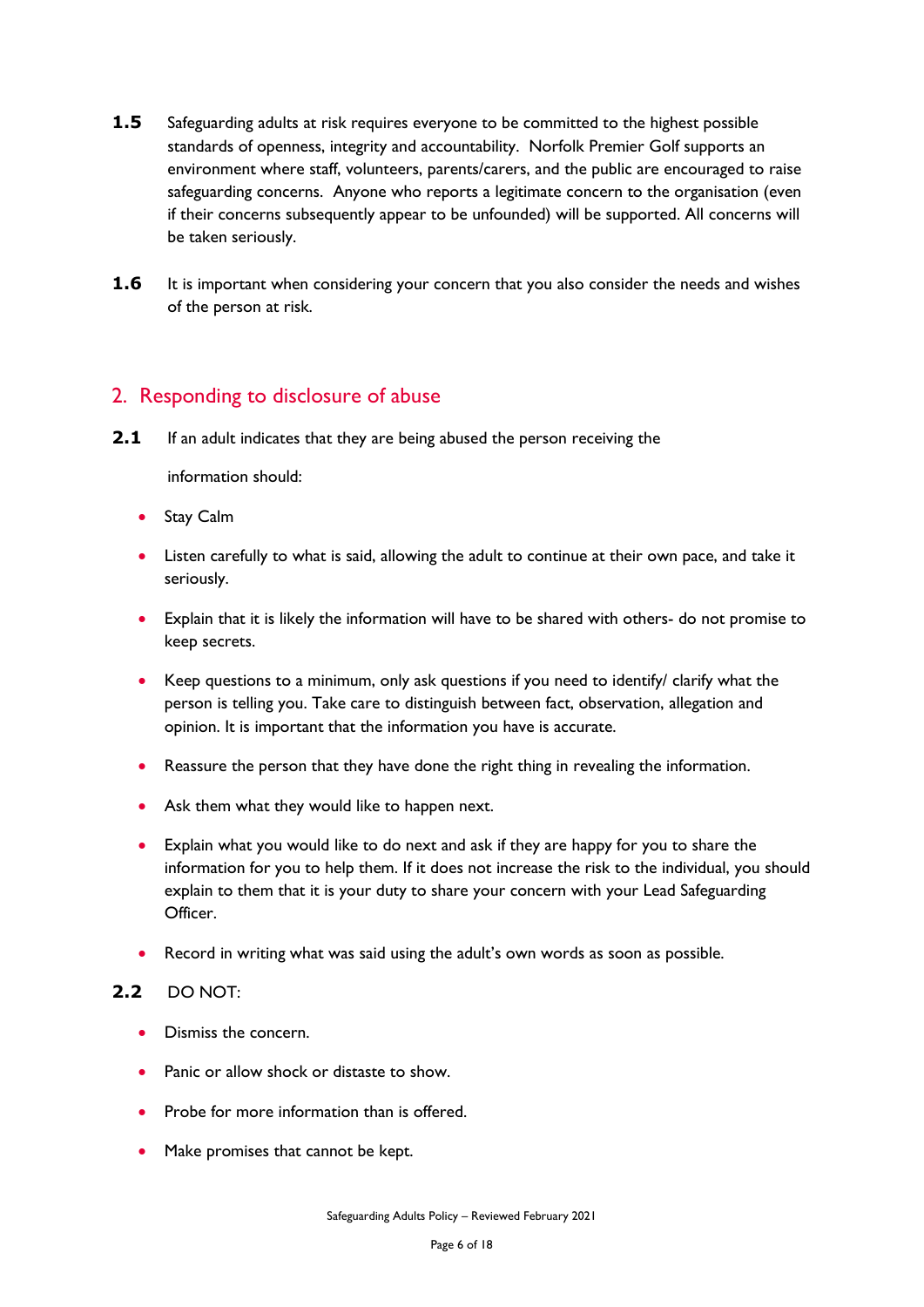- Conduct an investigation of the case.
- Make negative comments about the alleged perpetrator.

If the matter is urgent and relates to the immediate safety of an adult at risk then contact the police immediately. Complete and Incident Form and copy it to the England Golf Lead Safeguarding Officer within 24 hours.

# <span id="page-6-0"></span>3. Signs and indicators of abuse and neglect

- **3.1** Abuse can take place in any context. Abuse may be inflicted by anyone. Players, members, staff, volunteers, or coaches may suspect that an adult is being abused or neglected outside of the club setting. There are many signs and indicators that may suggest someone is being abused or neglected, these include but are not limited to:
	- Unexplained bruises or injuries or lack of medical attention when an injury is present.
	- Person has belongings or money going missing.
	- Person is not attending / no longer enjoying their sessions.
	- Someone losing or gaining weight / an unkempt appearance. A change in the behaviour or confidence of a person.
	- Self-harm.
	- A fear of a particular group or individual.
	- They may tell you / another person they are being abused i.e. a disclosure.

# <span id="page-6-1"></span>4. Consent

- **4.1** The Care Act 2014 statutory guidance advises that the first priority in safeguarding should always be to ensure the safety and well-being of the adult.
- **4.2** Adults have a general right to independence, choice and self-determination including control over information about themselves.
- **4.3** Norfolk Premier Golf does not expect staff, coaches or volunteers to support an adult who is felt to be vulnerable or at risk through their decision-making process but expects them to inform England Golf without delay so that they can clearly define the various options to help support the adult at risk to make a decision about their safety. As long as it does not increase the risk to the individual, it should be explained to them that it is their duty to share their concern with the England Golf Lead Safeguarding Officer. Consent is not required to seek guidance or share information with the National Governing Body.
- **4.4** Adults may not give their consent to the sharing of safeguarding information outside of the organisation for a number of reasons. For example, they may be unduly influenced, coerced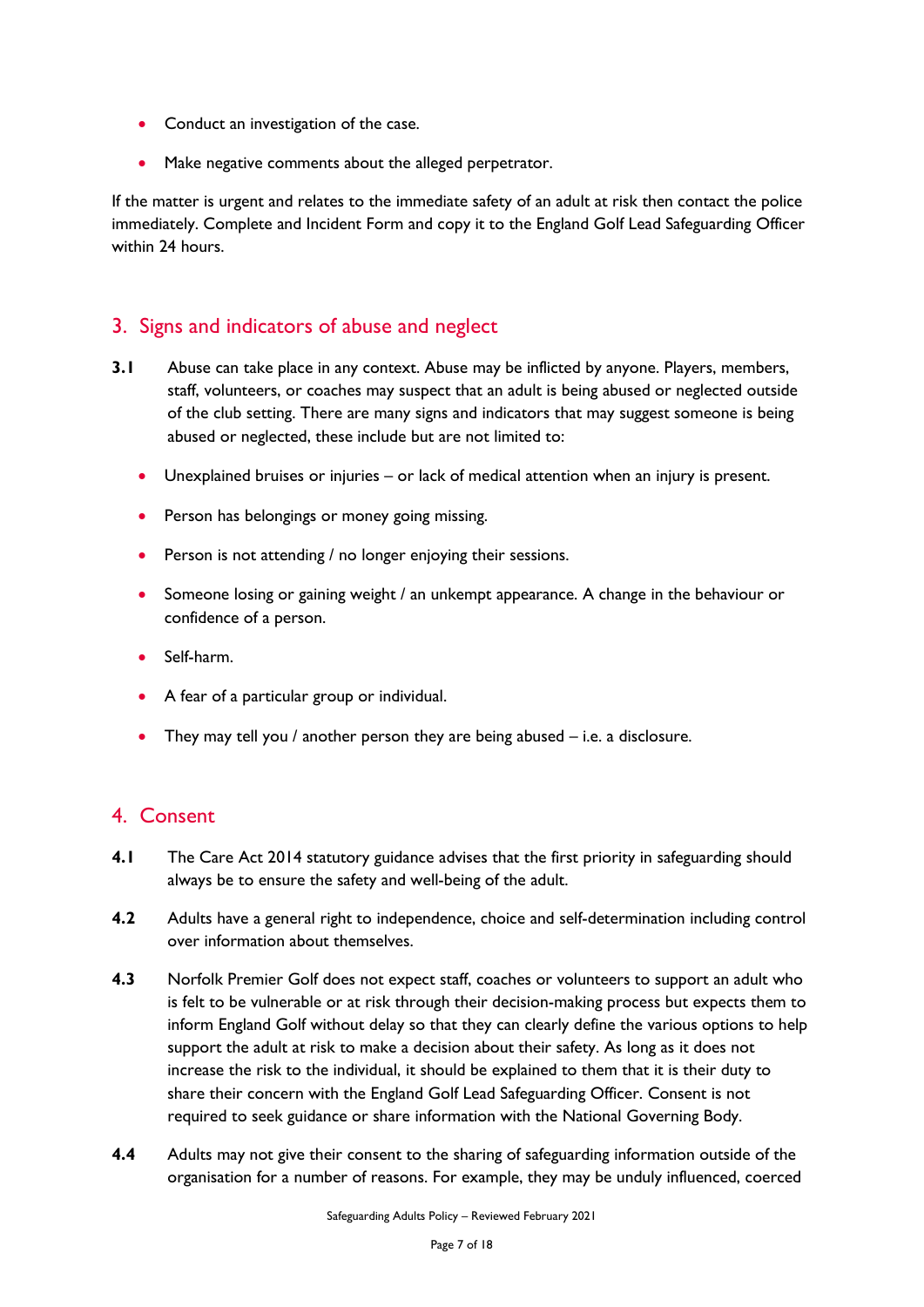or intimidated by another person, they may be frightened of reprisals, they may fear losing control, they may not trust social services or other partners or they may fear that their relationship with the abuser will be damaged. Reassurance and appropriate support may help to change their view on whether it is best to share information.

- **4.5** Those seeking to support the adult should consider the following:
	- Explore the reasons for the adult's objections what are they worried about?
	- Explain the concern and why you think it is important to share the information
	- Tell the adult with whom you may be sharing the information with and why
	- Explain the benefits, to them or others, of sharing information could
	- they access better help and support?
	- Discuss the consequences of not sharing the information could someone come to harm?
	- Reassure them that the information will not be shared with anyone who does not need to know
	- Reassure them that they are not alone and that support is available to them.
- **4.6** If the adult continues to refuse intervention to support them with a safeguarding concern, or requests that information about them is not shared with other safeguarding partners their wishes should be respected.
- **4.7** However, there are a number of circumstances where those seeking to support the adult can reasonably override such a decision, including but not limited to:
	- It appears that the adult lacks the mental capacity to make that decision (this must be properly explored and further guidance should be sought from the England Golf Lead Safeguarding Officer)
	- Emergency or life-threatening situations may warrant the sharing of relevant information with the emergency services without consent
	- Other people are, or may be, at risk, including children
	- A serious crime has been committed / may be prevented
	- Individuals in a Position of Trust are implicated
- **4.7.1** In such circumstances, it is important to keep a careful record of the decision-making process and guidance should be sought from the England Golf Lead Safeguarding Officer. Legal advice will be sought where appropriate. If the decision is to take action without the adult's consent, then unless it is unsafe to do so, the adult should be informed that this is being done and of the reasons why.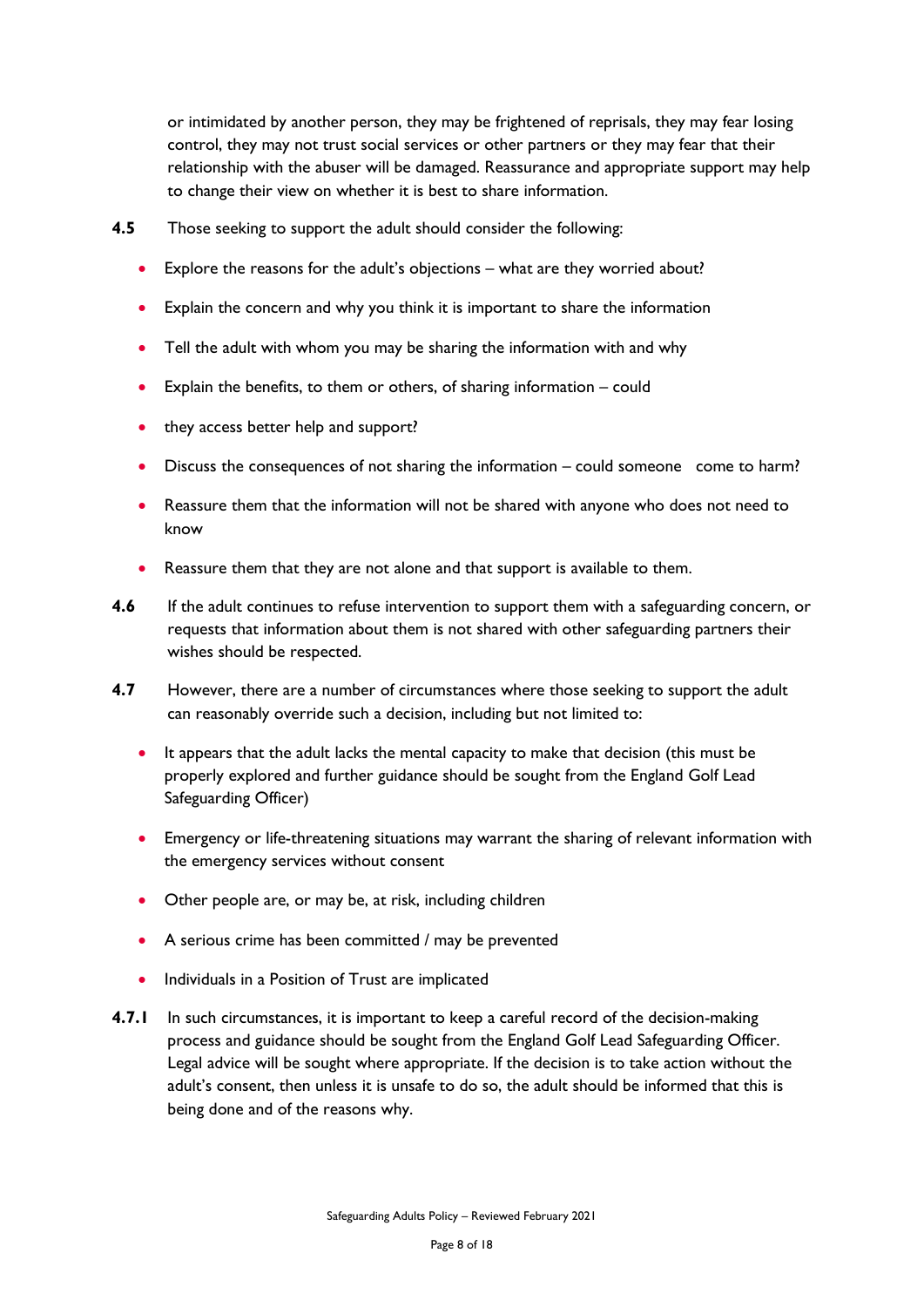# <span id="page-8-0"></span>5. Useful Contacts

England Golf Useful Contacts

| <b>Name</b>                  | <b>Address</b>                                                                                                 | <b>Number and email</b>                      |
|------------------------------|----------------------------------------------------------------------------------------------------------------|----------------------------------------------|
| Lead Safeguarding<br>Officer | <b>England Golf</b><br><b>National Golf Centre</b><br>The Broadway<br>Woodhall Spa<br>Lincolnshire<br>LN10 6PU | 01526 351824<br>safeguarding@englandgolf.org |

## Local Contacts

| <b>Name</b>                                                      | <b>Address</b>                                                                               | <b>Number and email</b>              |
|------------------------------------------------------------------|----------------------------------------------------------------------------------------------|--------------------------------------|
| <b>Norfolk County</b><br>Council - Safeguarding<br><b>Adults</b> | <b>Norfolk Safeguarding Adults</b><br><b>Adult Social Services</b><br>8th Floor, County Hall | 0344 800 8020<br>SCCE@norfolk.gov.uk |
|                                                                  | Martineau Lane<br>Norwich NR1 2DH                                                            |                                      |
| <b>Norfolk County</b>                                            | Norfolk Safeguarding Adults                                                                  | 0344 800 8020                        |
| Council-Social Care-<br><b>Emergency Duty Team</b>               | <b>Adult Social Services</b><br>8th Floor, County Hall<br>Martineau Lane<br>Norwich NR1 2DH  | SCCE@norfolk.gov.uk                  |

#### National Contacts

| <b>Name</b>                                                              | <b>Website</b>        | <b>Number and email</b>                           |
|--------------------------------------------------------------------------|-----------------------|---------------------------------------------------|
| Ann Craft Trust -<br>Safeguarding Adults in<br><b>Sport and Activity</b> | www.anncrafttrust.org | 0115 951 5400<br>Ann-Craft Trust@nottingham.ac.uk |
| <b>Samaritans</b>                                                        |                       | 01522782333                                       |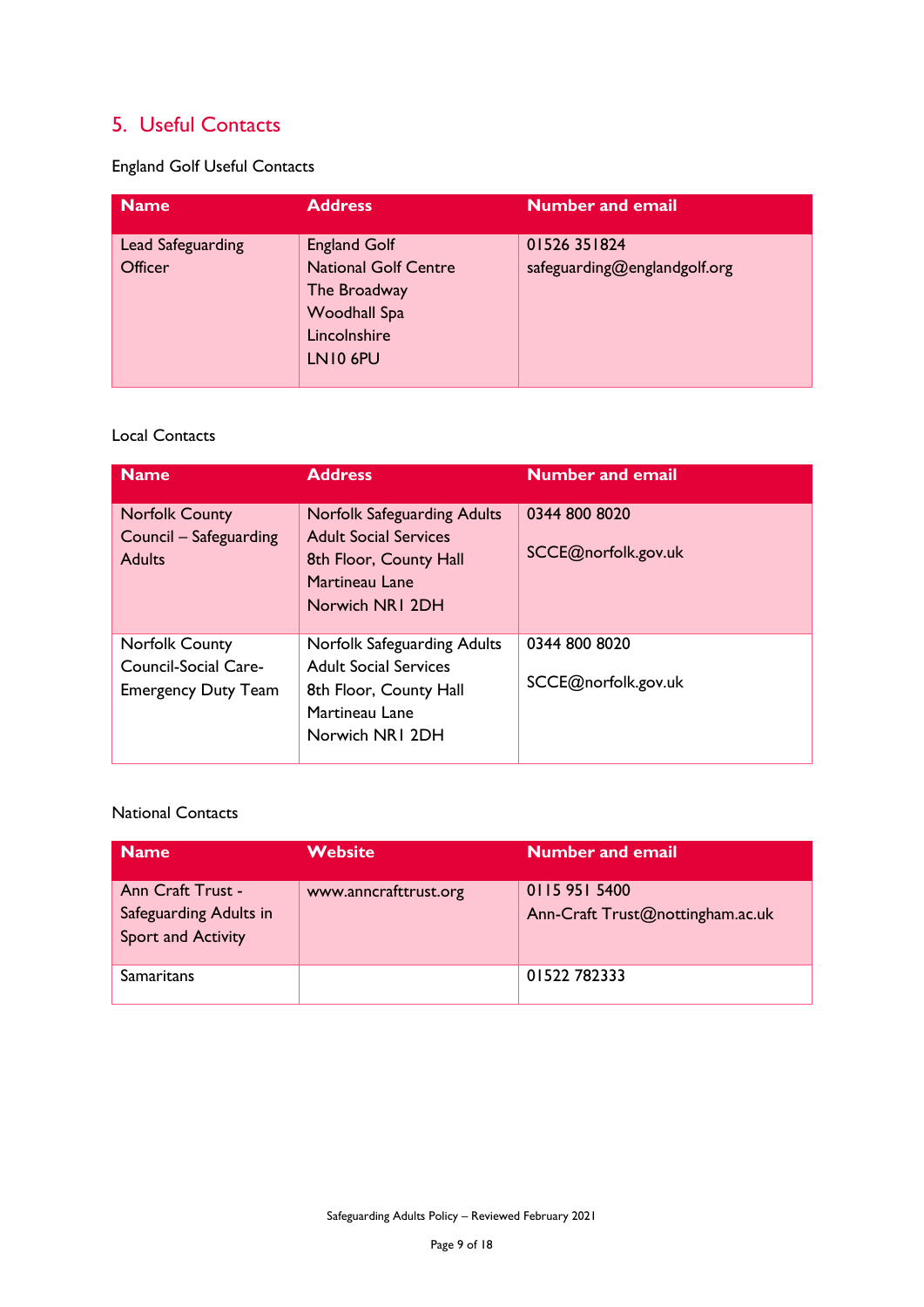# <span id="page-9-0"></span>Safeguarding Adults Flowchart What to do if you have a concern about an adult?



# **Remember**

It is not your duty to investigate concerns about an adult but do not ignore them – talk to the adult if possible and get in touch with someone within your organisation or the local authority for advice.

\* If for any reason a Club Welfare Officer is not in post or is unavailable a principle of least delay is important. Please contact the England Golf Lead Safeguarding Officer

Safeguarding Adults Policy – Reviewed February 2021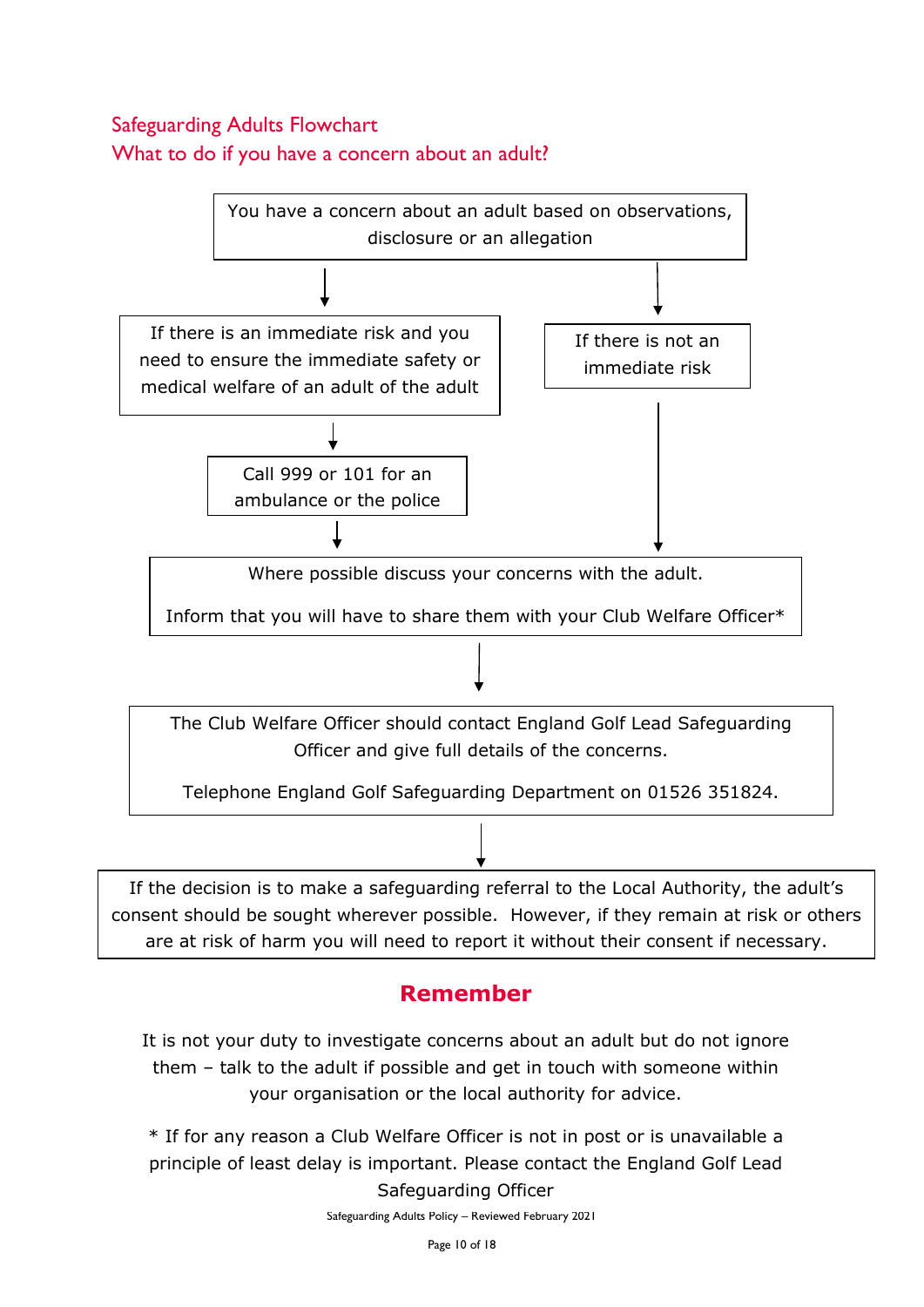# <span id="page-10-0"></span>Capacity – Guidance on Making Decisions

The issue of capacity or decision making is a key one in safeguarding adults. It is useful for organisations to have an overview of the concept of capacity.

We make many decisions every day, often without realising. We make so many decisions that it's easy to take this ability for granted.

But some people are only able to make some decisions, and a small number of people cannot make any decisions. Being unable to make a decision is called "lacking capacity".

To make a decision we need to:

- Understand information
- Remember it for long enough
- Think about the information
- Communicate our decision

A person's ability to do this may be affected by things like learning disability, dementia, mental health needs, acquired brain injury, and physical ill health.

The Mental Capacity Act 2005 (MCA) states that every individual has the right to make their own decisions and provides the framework for this to happen.

The MCA is about making sure that people over the age of 16 have the support they need to make as many decisions as possible.

The MCA also protects people who need family, friends, or paid support staff to make decisions for them because they lack capacity to make specific decisions.

Our ability to make decisions can change over the course of a day**.**

Here are some examples that demonstrate how the timing of a question can affect the response:

- A person with epilepsy may not be able to make a decision following a seizure.
- Someone who is anxious may not be able to make a decision at that point.
- A person may not be able to respond as quickly if they have just taken some medication that causes fatigue.

In each of these examples, it may appear as though the person cannot make a decision. But later in the day, presented with the same decision, they may be able to at least be involved.

The MCA recognises that capacity is decision-specific, so no one will be labelled as entirely lacking capacity. The MCA also recognises that decisions can be about big life-changing events, such as where to live, but equally about small events, such as what to wear on a cold day.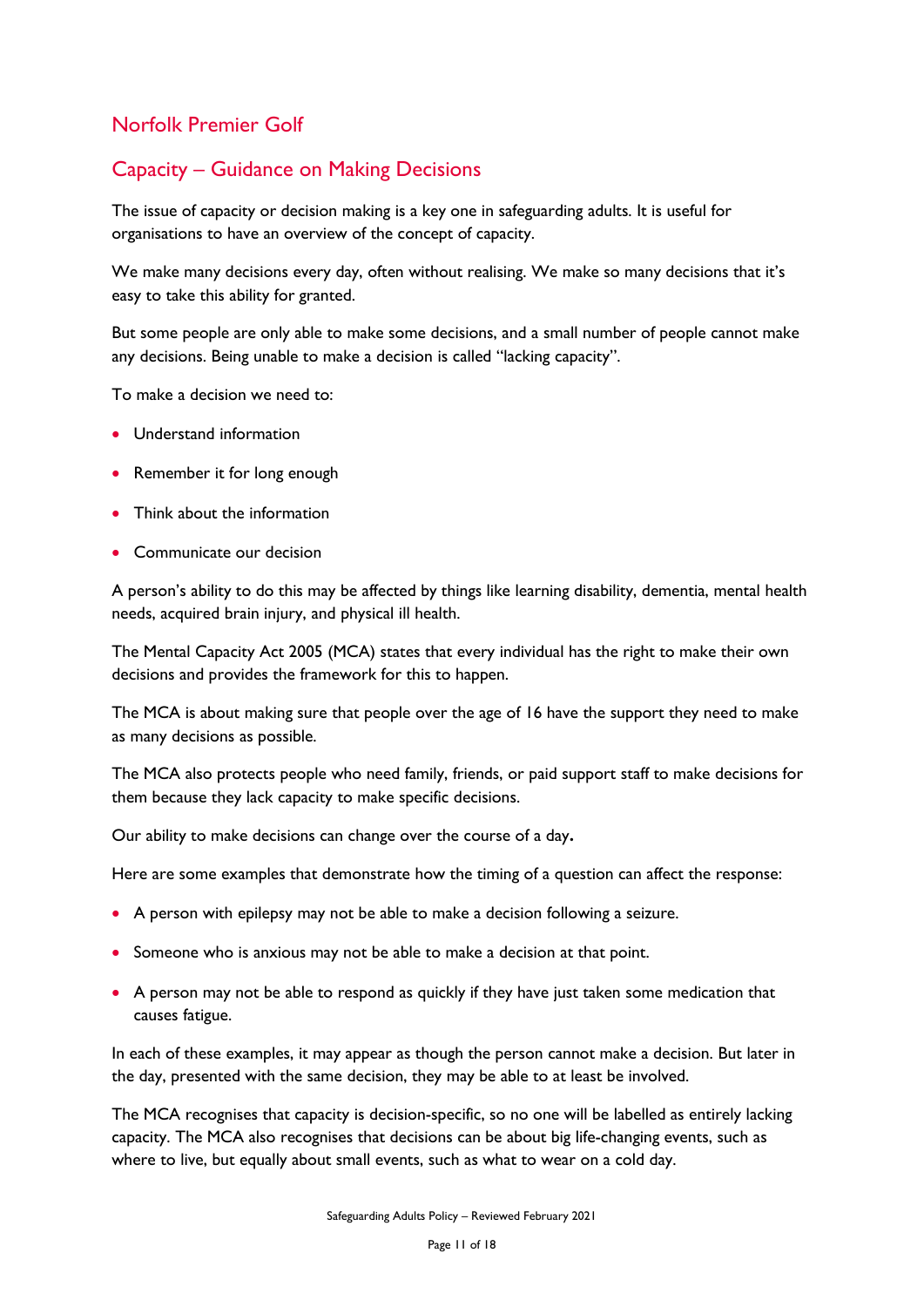To help you to understand the MCA, consider the following five points:

- **1.** Assume that people are able to make decisions, unless it is shown that they are not. If you have concerns about a person's level of understanding, you should check this with them, and if applicable, with the people supporting them.
- **2.** Give people as much support as they need to make decisions. You may be involved in this you might need to think about the way you communicate or provide information, and you may be asked your opinion.
- **3.** People have the right to make unwise decisions. The important thing is that they understand the implications. If they understand the implications, consider how risks might be minimised.
- **4.** If someone is not able to make a decision, then the person helping them must only make decisions in their "best interests". This means that the decision must be what is best for the person, not for anyone else. If someone was making a decision on your behalf, you would want it to reflect the decision you would make if you were able to.
- **5.** Find the least restrictive way of doing what needs to be done.

## Remember

- You should not discriminate or make assumptions about someone's ability to make decisions, and you should not pre-empt a "best-interests" decision merely on the basis of a person's age, appearance, condition, or behaviour.
- When it comes to decision-making, you could be involved in a minor way, or asked to provide more detail. The way you provide information might influence a person's ultimate decision. A person may be receiving support that is not in line with the MCA, so you must be prepared to address this.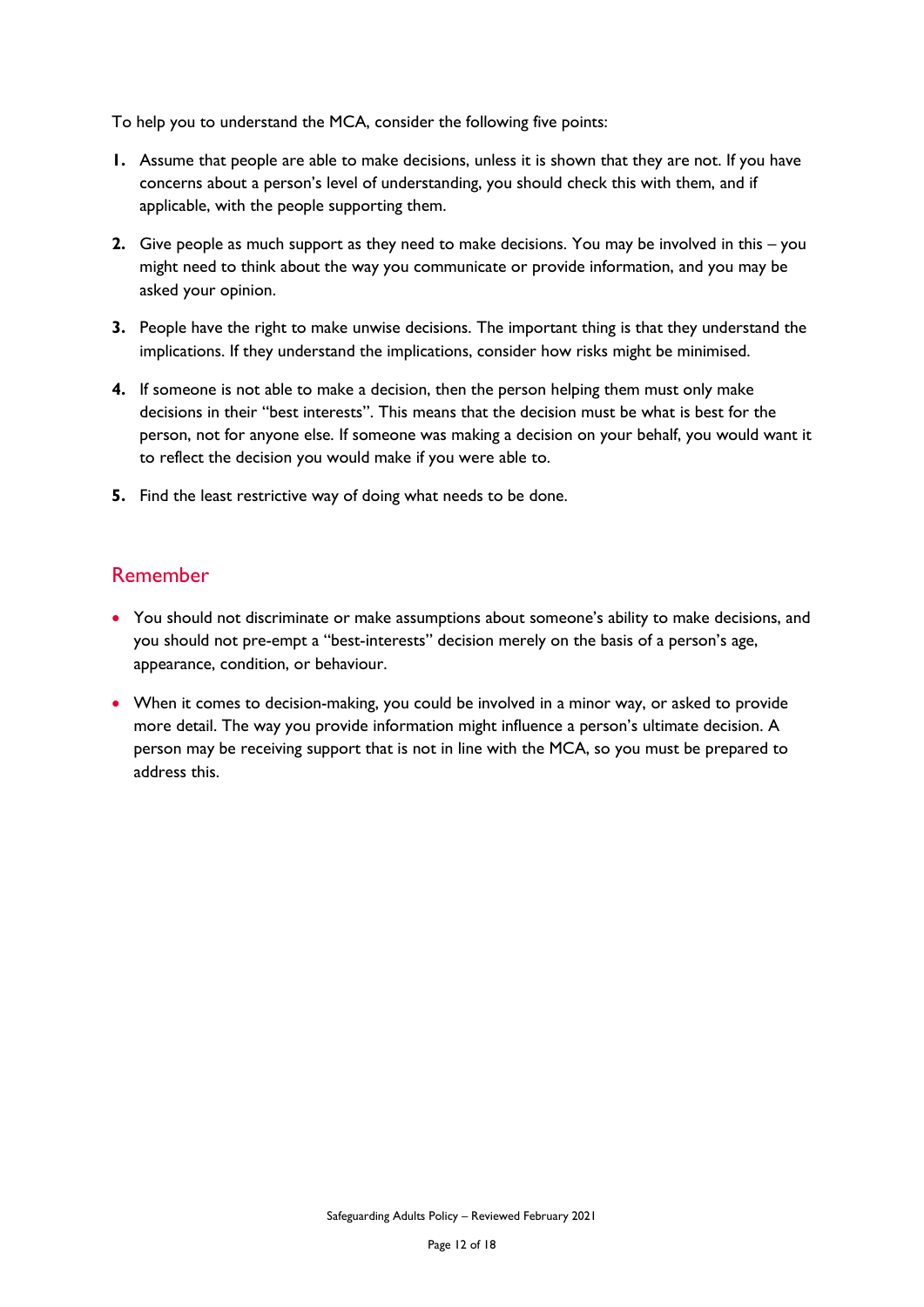# <span id="page-12-0"></span>Incident Report Form

| Recorder's Name: |               |
|------------------|---------------|
| Address:         |               |
| Post Code:       | Telephone No: |

| Name of Identified Adult: |               |
|---------------------------|---------------|
| Address:                  |               |
| Post Code:                | Telephone No: |

| Complainant's Name: |               |
|---------------------|---------------|
| Address:            |               |
| Post Code:          | Telephone No: |

| Details of the allegations: [include: date; time; location; and nature of the incident.] |  |
|------------------------------------------------------------------------------------------|--|
|                                                                                          |  |
| Additional information: [include: witnesses; corroborative statements; etc.]             |  |
|                                                                                          |  |
|                                                                                          |  |
|                                                                                          |  |
| Have you discussed your concerns with the adult? What are their views?                   |  |
|                                                                                          |  |
|                                                                                          |  |

Safeguarding Adults Policy – Reviewed February 2021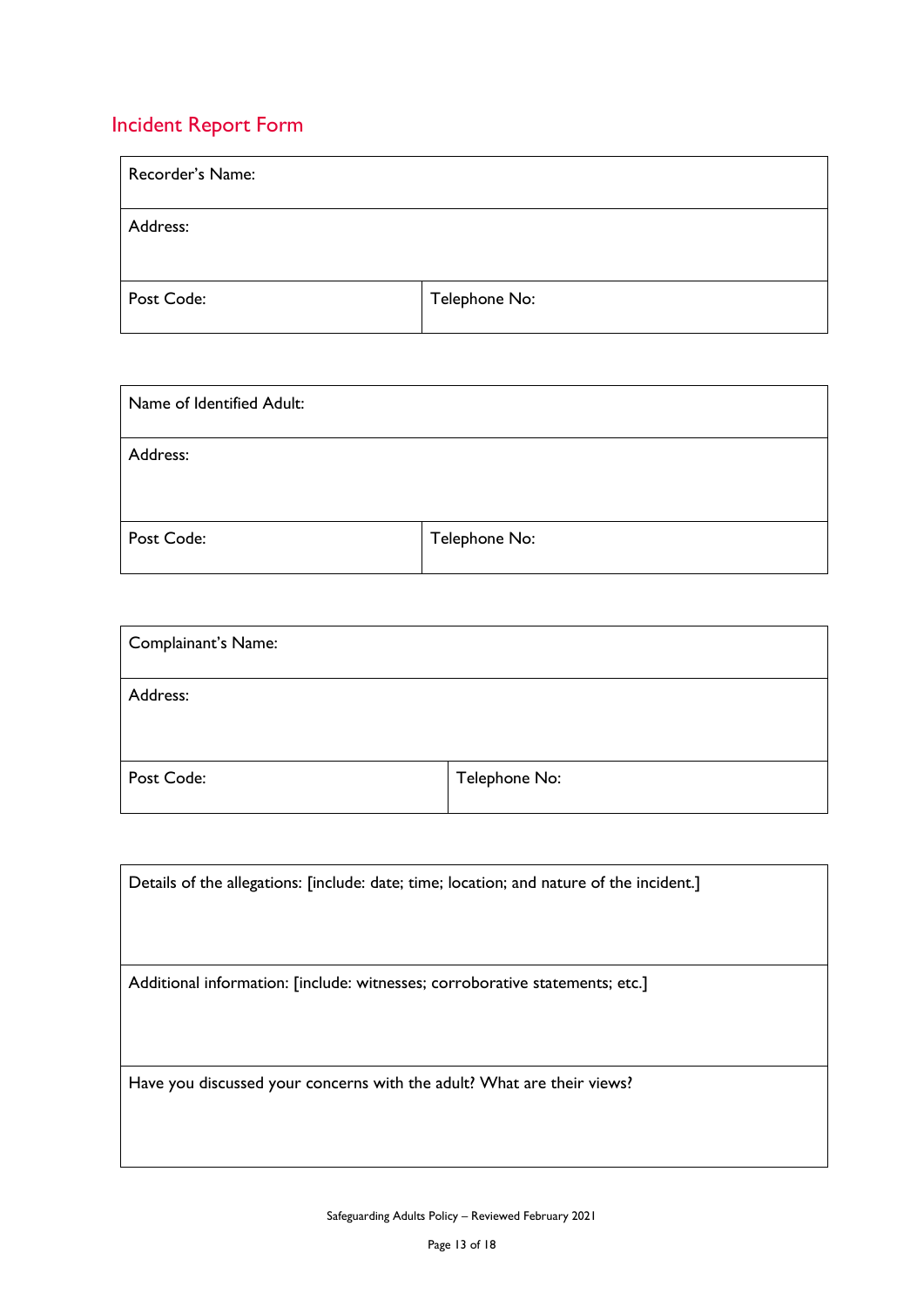| England Golf Safeguarding department notified (01526 351824)                                                                                                                                                          |       |  |
|-----------------------------------------------------------------------------------------------------------------------------------------------------------------------------------------------------------------------|-------|--|
| Case Number (if allocated):                                                                                                                                                                                           |       |  |
| Name of person spoken to:                                                                                                                                                                                             |       |  |
| Date:                                                                                                                                                                                                                 | Time: |  |
|                                                                                                                                                                                                                       |       |  |
| Action taken:                                                                                                                                                                                                         |       |  |
|                                                                                                                                                                                                                       |       |  |
| Date:                                                                                                                                                                                                                 | Time: |  |
| Signature of Recorder:                                                                                                                                                                                                |       |  |
| Signature of Complainant:                                                                                                                                                                                             |       |  |
|                                                                                                                                                                                                                       |       |  |
| Data protection:                                                                                                                                                                                                      |       |  |
| England Golf Safeguarding Department may use the information in this form (together with other<br>لمراجع لمعالجته والمستلحمين الموصول والمستحدد والمتحدث والمتناقص والمستحدث والمستحدث والمنافي والمواعدة والمستحكمات |       |  |

information they obtain as a result of any investigation) to investigate the alleged incident and to take whatever action is deemed appropriate, in accordance with their Safeguarding Adults Policy and Procedures.

Strict confidentiality will be maintained and information will only be shared on a "need to know" basis in the interests of safeguarding. This may involve disclosing certain information to a number of organisations and individuals including relevant clubs and County bodies, individuals that are the subject of an investigation and/or Statutory agencies such as the Police and Adult Social Care.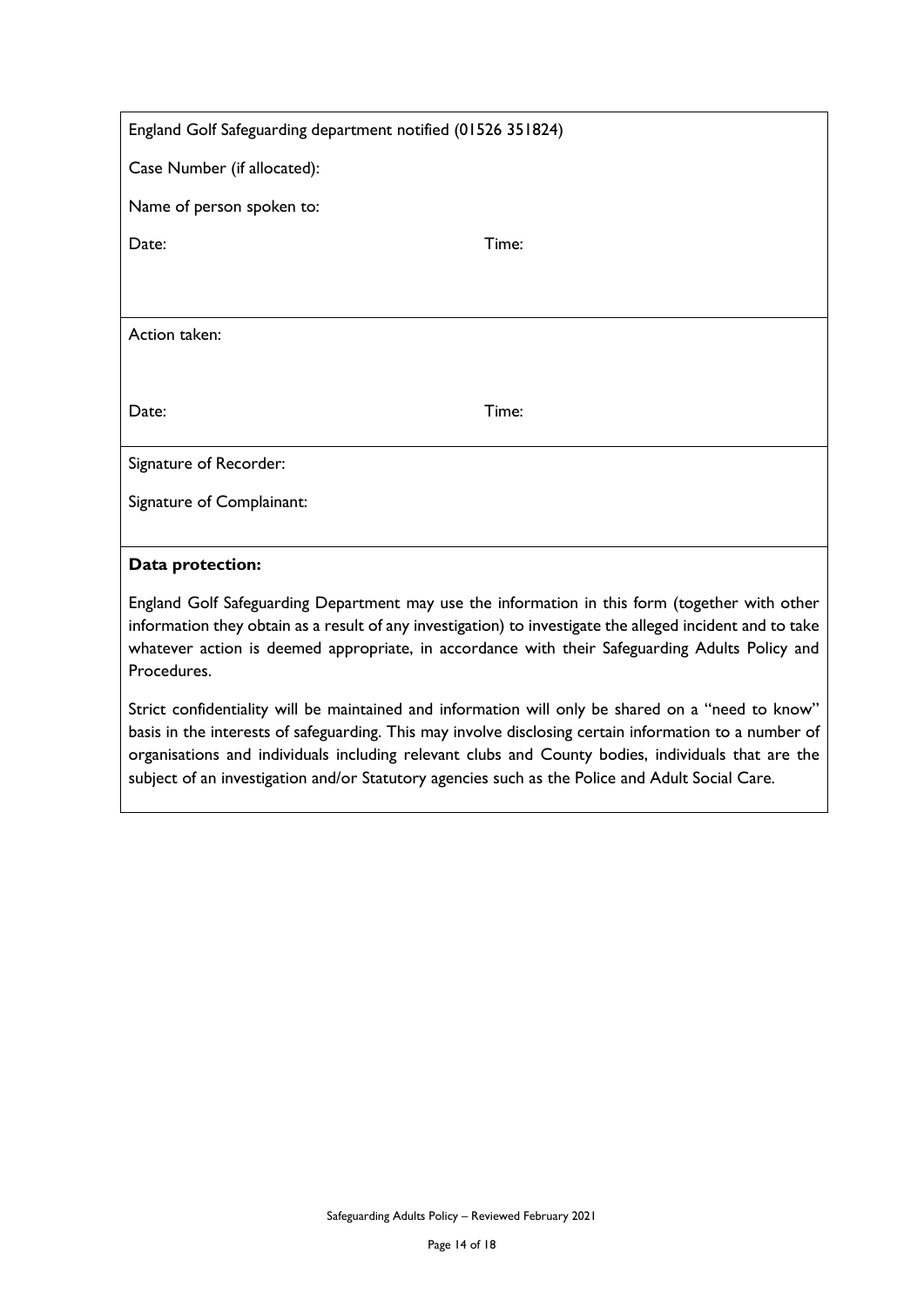### <span id="page-14-0"></span>Guidance on types of harm

#### **The Care Act 2014 recognises 10 categories of abuse that may be experienced by adults.**

#### **Self-neglect**

This covers a wide range of behaviour: neglecting to care for one's personal hygiene, health or surroundings and includes behaviour such as hoarding.

#### **Modern Slavery**

This encompasses slavery, human trafficking, forced labour and domestic servitude.

#### **Domestic Abuse**

This includes psychological, physical, sexual, financial and emotional abuse perpetrated by anyone within a person's family. It also includes so called 'honour' based violence.

#### **Discriminatory**

Discrimination is abuse which centres on a difference or perceived difference particularly with respect to race, gender or disability or any of the protected characteristics of the Equality Act.

#### **Organisational**

This includes neglect and poor care practice within an institution or specific care setting such as a hospital or care home, for example, or in relation to care provided in one's own home. This may range from one off incidents to on-going ill-treatment. It can be through neglect or poor professional practice as a result of the structure, policies, processes and practices within an organisation.

#### **Physical**

This includes hitting, slapping, pushing, kicking, misuse of medication, restraint or inappropriate sanctions.

#### **Sexual**

This includes rape, indecent exposure, sexual harassment, inappropriate looking or touching, sexual teasing or innuendo, sexual photography, subjection to pornography or witnessing sexual acts, indecent exposure and sexual assault or sexual acts to which the adult has not consented or was pressured into consenting.

#### **Financial or material**

This includes theft, fraud, internet scamming, coercion in relation to an adult's financial affairs or arrangements, including in connection with wills, property, inheritance or financial transactions, or the misuse or misappropriation of property, possessions or benefits.

#### **Neglect/Acts of omission**

This includes ignoring medical or physical care needs, failing to provide access to appropriate health social care or educational services, the withholding of the necessities of life, such as medication, adequate nutrition and heating.

#### **Emotional or psychological**

This includes threats of harm or abandonment, deprivation of contact, humiliation, blaming,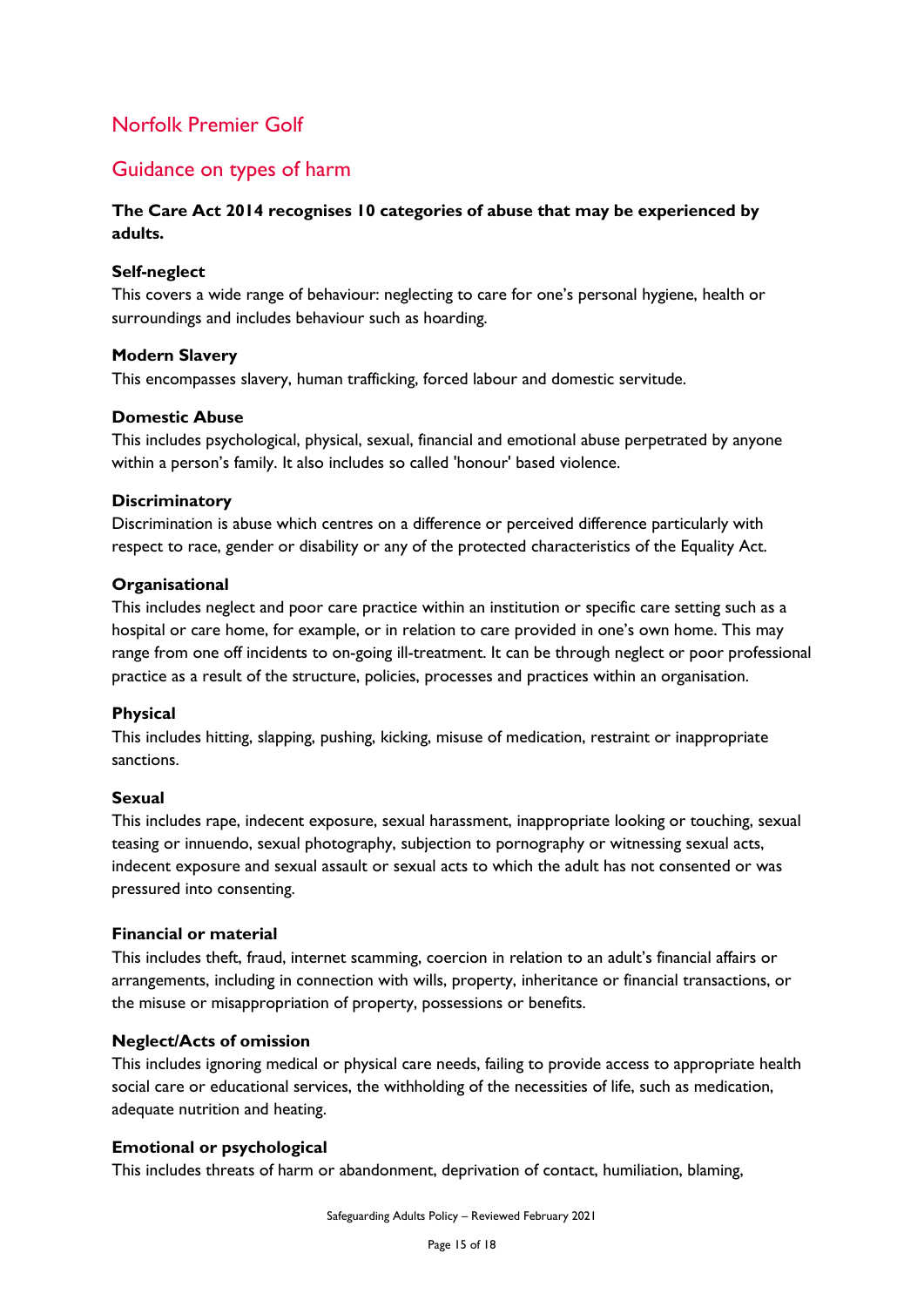controlling, intimidation, coercion, harassment, verbal abuse, isolation or withdrawal from services or supportive networks.

#### **Not included in the Care Act 2014 but also relevant to safeguarding adults in sport and physical activity:**

#### **Cyber Bullying**

Cyberbullying occurs when someone repeatedly makes fun of another person online or repeatedly picks on another person through emails or text messages, or uses online forums with the intention of harming, damaging, humiliating or isolating another person. It can be used to carry out many different types of bullying (such as racist bullying, homophobic bullying, or bullying related to special educational needs and disabilities) but instead of the perpetrator carrying out the bullying face-toface, they use technology as a means to do it.

#### **Forced marriage**

This is a term used to describe a marriage in which one or both of the parties are married without their consent or against their will. A forced marriage differs from an arranged marriage, in which both parties consent to the assistance of a third party in identifying a spouse. The Anti-social Behaviour, Crime and Policing Act 2014 make it a criminal offence to force someone to marry.

#### **Mate Crime**

A 'mate crime' is when vulnerable people are befriended by members of the community who go on to exploit and take advantage of them. It may not be an illegal act but still has a negative effect on the individual. Mate Crime is carried out by someone the adult knows and often happens in private. In recent years there have been a number of Serious Case Reviews relating to people with a learning disability who were murdered or seriously harmed by people who purported to be their friend.

#### **Radicalisation**

The aim of radicalisation is to attract people to their reasoning, inspire new recruits and embed their extreme views and persuade vulnerable individuals of the legitimacy of their cause. This may be direct through a relationship, or through social media.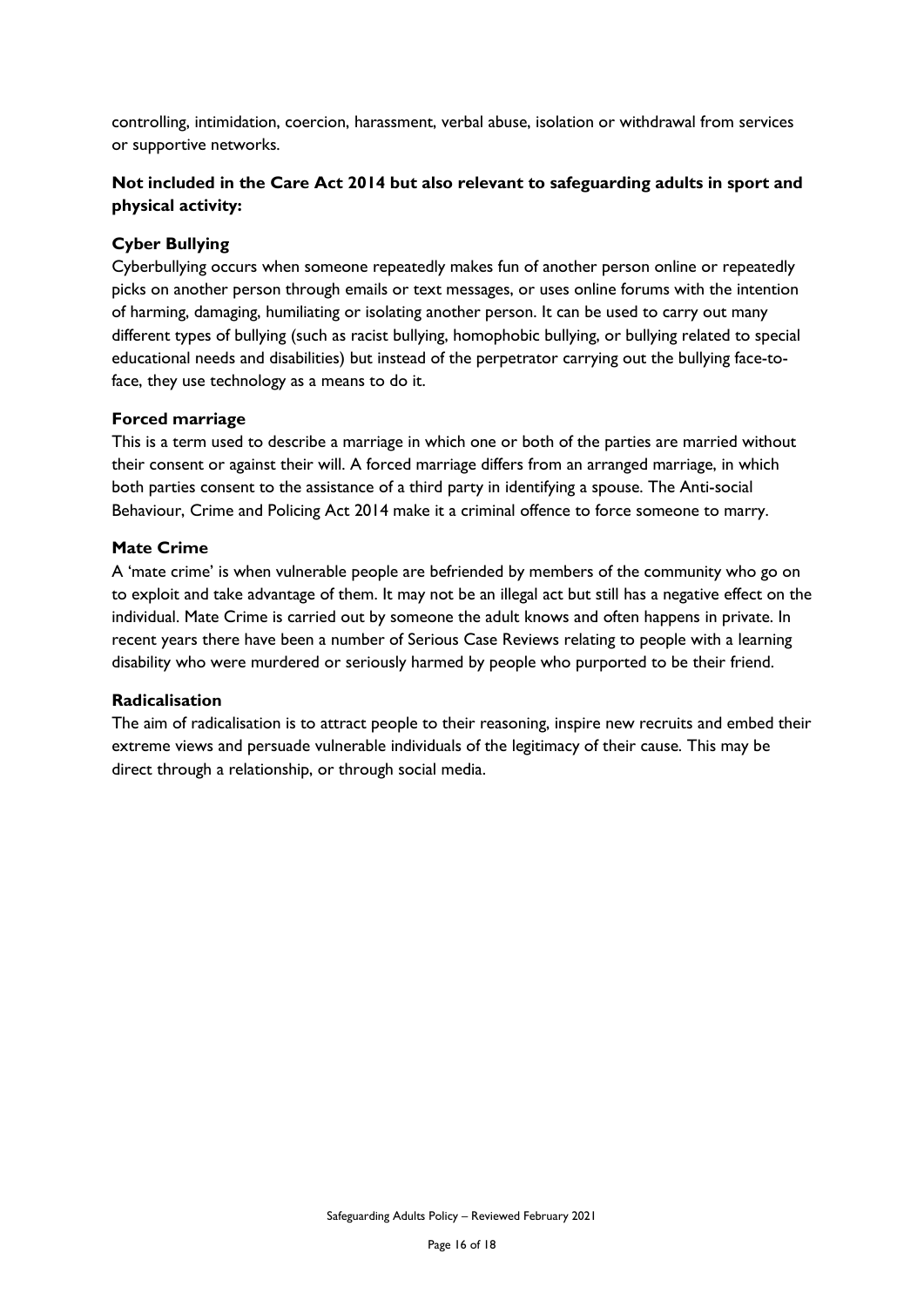# <span id="page-16-0"></span>Consent and Information Sharing

Workers and volunteers within sports and physical activity organisations should always share safeguarding concerns in line with their organisation's policy, usually with their safeguarding lead or welfare officer in the first instance, except in emergency situations. As long as it does not increase the risk to the individual, the worker or volunteer should explain to them that it is their duty to share their concern with their safeguarding lead or welfare officer.

The safeguarding lead or welfare officer will then consider the situation and plan the actions that need to be taken, in conjunction with the adult at risk and in line with the organisation's policy and procedures and local safeguarding adults board policy and procedures.

To make an adult safeguarding referral you need to call the local safeguarding adults team. This may be part of a MASH (Multi*-*Agency Safeguarding Hub). A conversation can be had with the safeguarding adults team without disclosing the identity of the person in the first instance. If it is thought that a referral needs to be made to the safeguarding adults team, consent should be sought where possible from the adult at risk.

Individuals may not give their consent to the sharing of safeguarding information with the safeguarding adults team for a number of reasons. Reassurance, appropriate support and revisiting the issues at another time may help to change their view on whether it is best to share information.

If they still do not consent, then their wishes should usually be respected. However, there are circumstances where information can be shared without consent such as when the adult does not have the capacity to consent, it is in the public interest because it may affect other people or a serious crime has been committed. This should always be discussed with your safeguarding lead and the local authority safeguarding adults team.

If someone does not want you to share information outside of the organisation or you do not have consent to share the information, ask yourself the following questions:

- Is the adult placing themselves at further risk of harm?
- Is someone else likely to get hurt?
- Has a criminal offence occurred? This includes: theft or burglary of items, physical abuse, sexual abuse, forced to give extra money for lessons (financial abuse) or harassment.
- Is there suspicion that a crime has occurred?

If the answer to any of the questions above is 'yes' - then you can share without consent and need to share the information.

When sharing information there are seven Golden Rules that should always be followed.

**1.** Seek advice if in any doubt